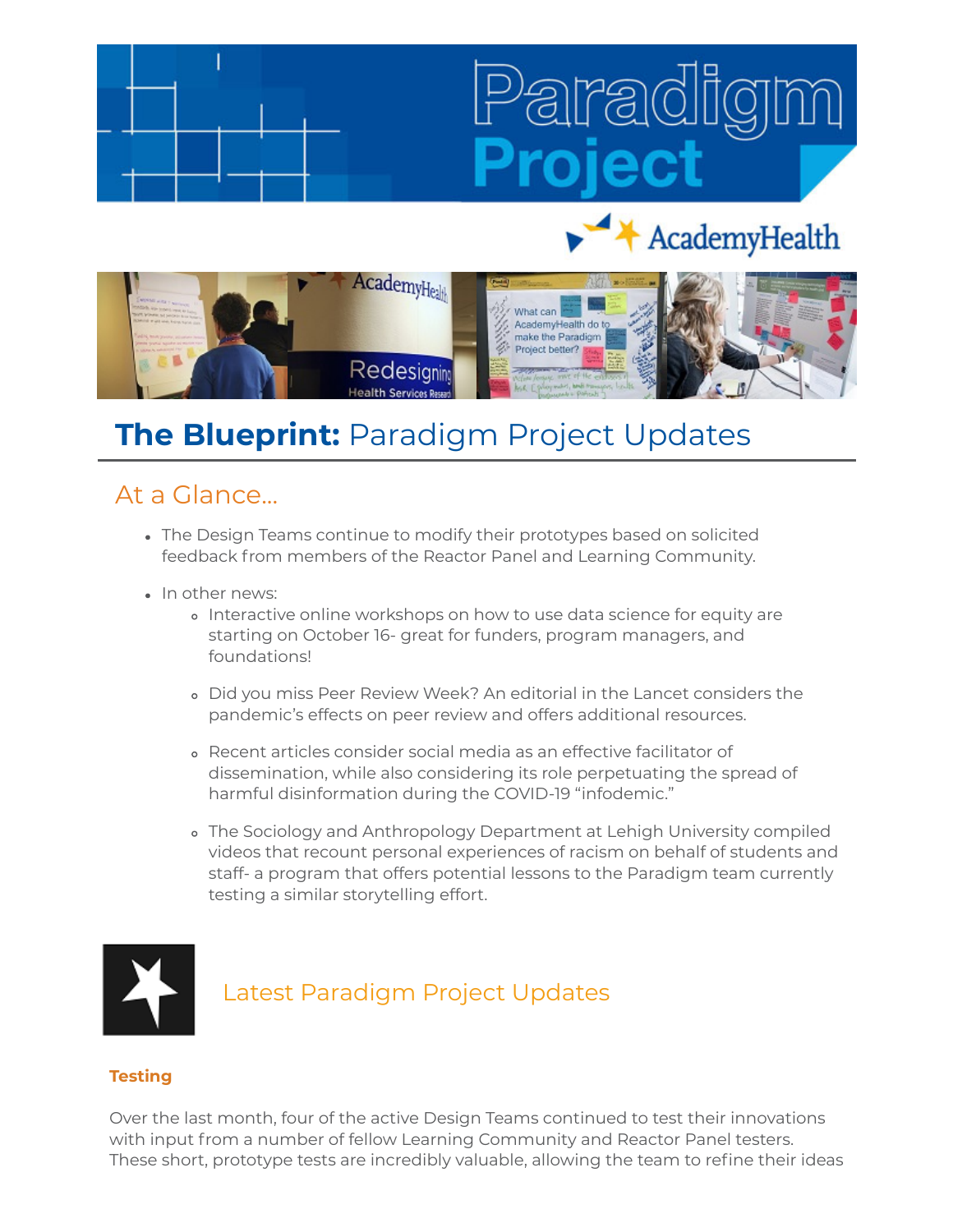and explanations, and synthesize feedback as a team to determine their next prototype revisions. Meanwhile, the merged team focusing on community engagement began prototyping a funding model in which people within communities and community-based organizations receive grants to recruit researchers with whom they co-design and implement a research project.

### **Our next convening**

Our virtual January 2021 convening will take place over two half-days, Thursday and **Friday, January 28-29**. Members of the Steering Council and Learning Community should have received a calendar invitation from Caitlin Otter. We hope to "see" you there! Paradigm Project at the 2020 ARM

Lastly, we are pleased to share the video recording of a Paradigm Project session, [Revolutionizing Health Services Research through Design Thinking,](https://www.youtube.com/watch?v=xyzPTBat6HQ&feature=youtu.be) at AcademyHealth's Annual Research Meeting. In the session, several members of the project's Steering Council and Learning Community discuss their experience and insights gained so far, as well as adjustments we have made to the project this year in light of COVID-19 and the urgent need to address structural racism in public health and health systems.



In Other News...

Below are recent articles that touch on some of the Paradigm Project's six challenges. We hope you find these useful as you work to make a difference in your own communities and institutions.

**NOTE:** In keeping with the Paradigm Project's work to foster creative thinking by engaging with uncommon and new perspectives, articles may include provocative or non-traditional points of view. Inclusion of these articles doesn't imply endorsement, and all opinions are the authors' own.



On Data...

Here are two resources on democratizing data: the first is a workshop that provides participants with the tools to use data science for equity, and the second is a review of Julia Lane's recent book that examines the lack of innovation in the United States' statistical agencies and the need for a complete overhaul of its systems. We also included a fascinating report that details how data science can close the health equity gap.

[We All Count](https://weallcount.com/) is a project for equity in data science that demystifies data practices, democratizes access to data science tools and knowledge, and demonstrates how data science can be used to prepare the world for a more equitable future. They're hosting a series of live, interactive online workshops called "Foundations of Data Equity" beginning on October 16. The workshop series will teach participants a "seven-step systemic strategic process for embedding equity into data products." Learn more [here.](https://weallcount.com/workshop-landing-page/)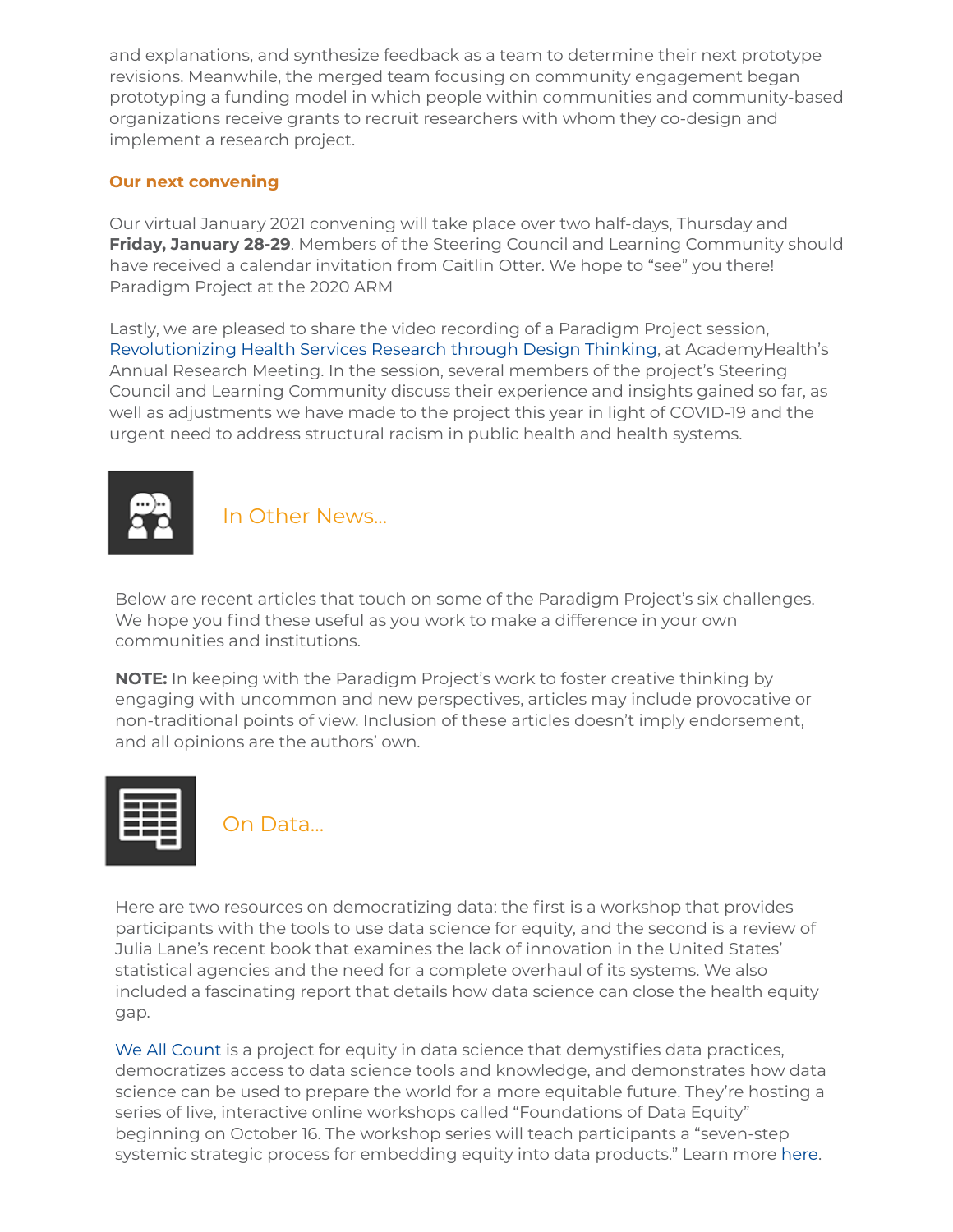Beth Simone Noveck describes Julia Lane's recent book, Democratizing Our Data: A Manifesto, as "an illuminating and powerfully argued case that the United States must change the system it uses to produce public statistics. Written pre-pandemic, its lessons are now the stuff of daily headlines — as crumbling systems stymie crisis management from epidemiology to unemployment to the logistics of the upcoming election." Read more about Lane's book in this [review i](https://www.nature.com/articles/d41586-020-02733-3?utm_content=141281330&utm_medium=social&utm_source=twitter&hss_channel=tw-20774514)n Nature.

How can the field of public health wield data science to advance health equity? PATH's [Digital Square initiative](https://digitalsquare.org/), a "digital health marketplace," recently launched a [report](https://datascienceforhealth.org/) to "accelerate the use of data science in public health." The authors offer the value proposition of a Health Data Science Exchange, as well as three use cases: Information Communication Technology (ICT) for frontline workers in Bihar, India, data-driven decision support with THINKMD in Nigeria, and data analytics for Visualize No Malaria in Zambia.



### On Peer Review…

Did you miss Peer Review Week? The Lancet's "annual celebration of the importance of peer review" ran from September 21-25, 2020. Their [editorial](https://info.thelancet.com/e2t/tc/VVx3sn98j6MJW8Wx3G62YvsjRW6cqVBw4ghjQ6N54gmNw5nxGrV3Zsc37CgPLTW1-Nsz69246n3W5YnqgY7lQC7XW8dWydw70ybHCW9cSXtG6dfSlnW5nLnVC2Ss2bNW8XdBcT5bzKt-W7qsXYW81NwgVW5TBjW-6Yh3kRW1P0qHq5F2YPfN7h5wNv7xl0-N562ydHB2Hd2W2P7d9f42S9Y6W7-fchQ4L3mDXW5g9TxQ64nYrhW8BdNdL8FqwF2W6slKhd5LVcbZW8pcJX28m5NCCW6c6VDr5GMPBQW6vBTyn6LVphXW5PC7tK3FSdCDN81sMtzL6s0LW7DFRpD1GqwFNW5qj4BF2P9J2yW3_ZQZM7jrtcZVSt1YW5ngNdMW1SRQqJ23Lq4WW2Ysmdy6w-zzPV_Q87y8hW5ljW9djjLY2kDvHQW8bvgyP1_xDF_W7tMVv42vHhSgW30hP-93w0DXQW6_8Bs41ZXkcHW82H1mf170s7y3p6D1) highlights "trust in peer review, a particularly appropriate focus during the COVID-19 pandemic." Note the additional resources that are linked throughout, including self-reflection from the Lancet editors on article retraction, an illustrated journey of a paper, and a table of the different types of content in the Lancet.

The highlighted concern of trust also dominates conversations about open-access and preprints. While the Lancet celebrated peer review, they also acknowledged that "preprints are an important part of the move to open science." During the ongoing testing of an open-access preprint server with visual abstracts, the Design Team responsible for this idea determined that that they must address this central theme of trust. To increase the scientific community's receptibility to preprints, here are five ways to improve the quality and credibility of preprints.



# On Innovations in Science Communication...

Speaking of trust and rapid scientific publication, social media's (current and potential) role in science dissemination is a double-edged sword. On one hand, social media can reach untapped audiences at unprecedented speeds.

This Washington Post [article](https://www.washingtonpost.com/technology/2020/08/15/instagram-race-activism-slideshow-graphics/) describes how social media activism led to an influx of viral PowerPoint-style infographics about topics such as "apoliticism, medical racism or the psychology of Trump voters." While this article isn't specifically about the dissemination of health services research, it potentially offers an exciting and novel platform to consider as an avenue for dissemination.

A [collection](https://www.frontiersin.org/research-topics/9865/harnessing-social-media-and-digital-technologies-to-improve-health-communication#overview) of articles, under the research topic of "Harnessing Social Media and Digital Technologies to Improve Health Communication," serves as a repository of six examples